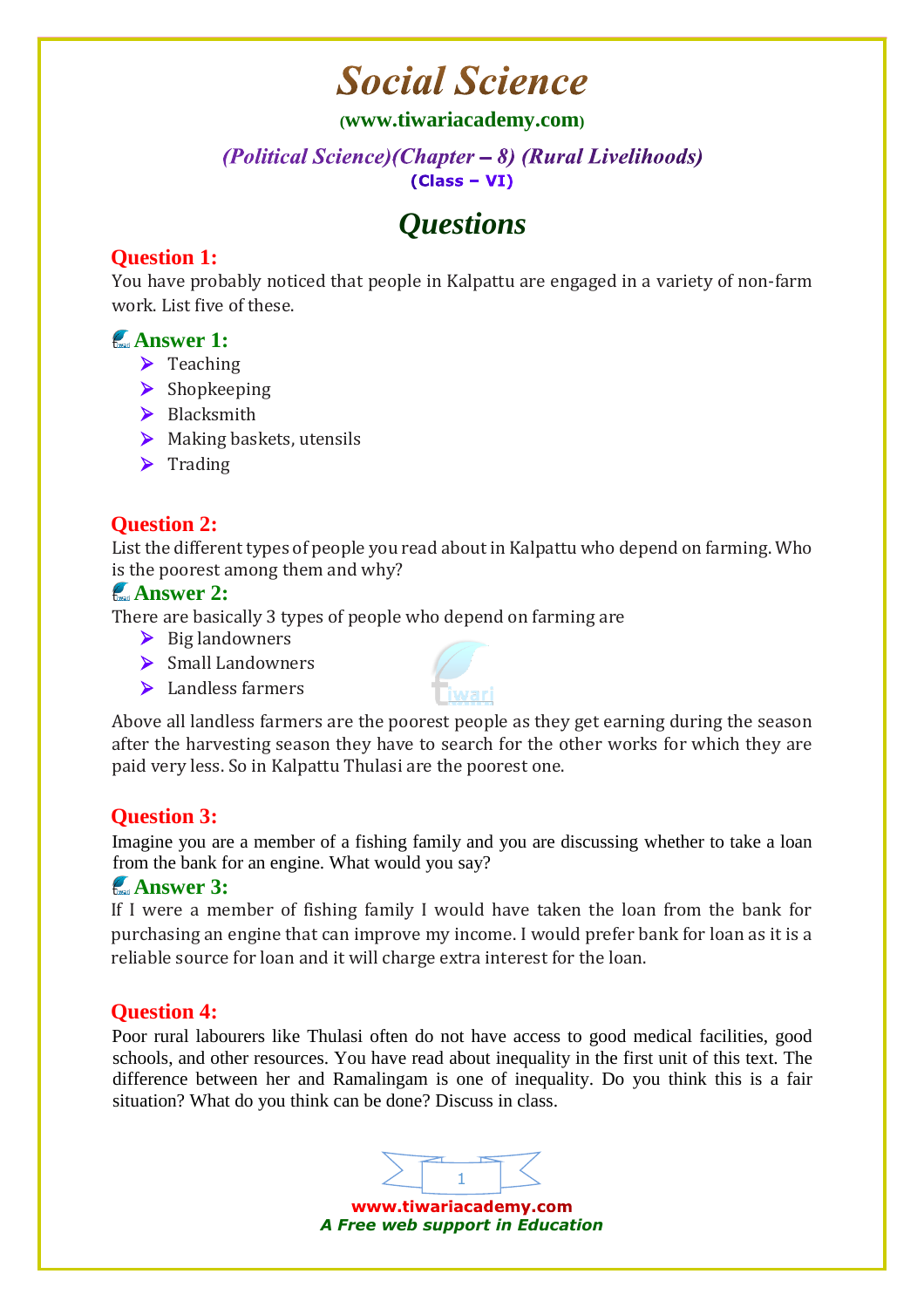## **Social Science**

#### **([www.tiwariacademy.com](http://www.tiwariacademy.com/))**

#### (Political Science) (Chapter – 8) (Rural Livelihoods)  $(Class - VI)$

## **Answer 4:**

In our country like India our constitution says everybody is having the equality of getting the medical facility, good schools and other resources. The difference between her and Ramalingam is showing the inequality of getting the facilities. It is actually a duty of government to provide the basic facilities to all the people. Loan can be provided.

## **Question 5:**

What do you think the government can do to help farmers like Sekar when they get into debt? Discuss.

## **Answer 5:**

The government can help in the following ways:

- $\triangleright$  The cultivation can be insured.
- $\blacktriangleright$  Free farming schools
- $\triangleright$  Subsidy of fertilizers and pesticides
- $\triangleright$  Low interest loans

#### **Question 6:**

Compare the situation of Sekar and Ramalingam by filling out the following table:





www.tiwariacademy.com *A Free web support in Education*